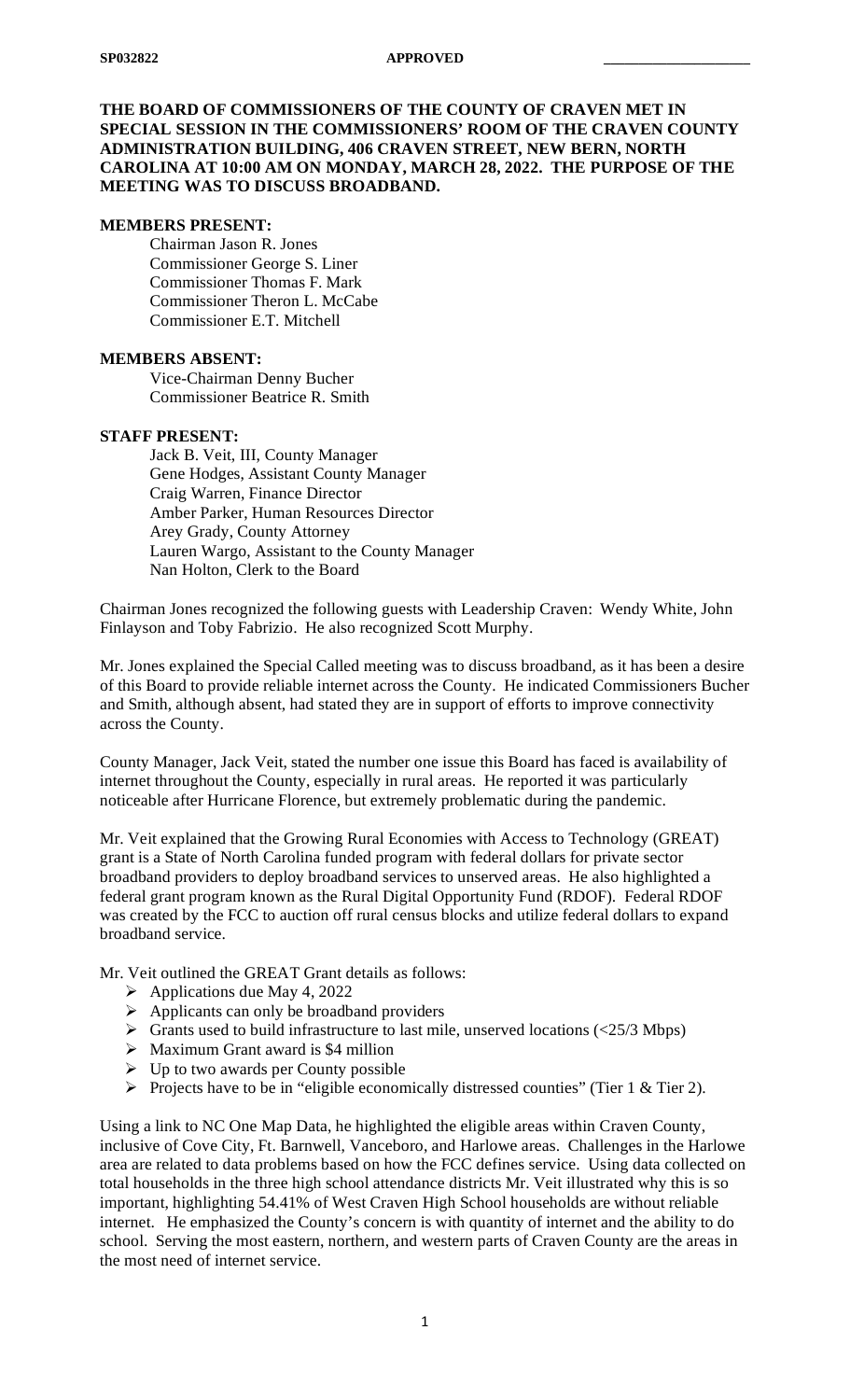Assistant County Manager, Gene Hodges, added that GREAT Grant monies cannot be used to provide service in RDOF defined areas, which is why when looking at the maps provided it seemed rather hop scotched. The Great Grant has a two-year window of receiving funds to getting fiber to the house. The RDOF program has a four year build out window.

Mr. Veit reviewed the three proposals submitted to Craven County on behalf of Suddenlink/Altice, CenturyLink/Lumen/BrightSpeed, and Charter/Spectrum. Maps were provided to illustrate the service areas to be addressed by each proposal.

# **GRANT PROPOSALS**

## **Suddenlink/Altice Proposal**

- Expansion of existing network, mainly the western and northern parts of Craven County
- Reach approximately 753 homes/businesses
- $\div$  Total project cost: \$4,515,509
- Requested County match: \$250,000

## **CenturyLink / Lumen / BrightSpeed Proposals (3 Options)**

## *Option 1*

- $\div$  New fiber line 5,500 homes
- Greater build out Hwy. 101, Adams Creek, while also targeting western and northern areas
- Total project cost: \$9.2 million
- \* Requested County match: \$500,000

## *Option 2*

- $\div$  Larger buildout to target 6,500 homes
- Greater build out in eastern County areas, and expanded build outs in eastern and northern
- Total project cost: \$13.15 million
- Requested County match: \$1.5 million

## *Option 3*

- Full build out in eastern Craven County and further up Hwy. 17 to Beaufort County line
- $\div$  Fiber lines to 7,200 homes
- Total project cost: \$16.86 million
- \* Requested County match: \$3.5 million

In response to inquiries about higher costs, the Board was reminded that CenturyLink is currently not in the broadband business right now, and this is their entry, requiring more infrastructure.

## **Charter / Spectrum Proposal**

- $\div$  RDOF Households 1,642
- $\div$  GREAT Households 1,255
- $\div$  Total Households 2,897
- $\div$  Total project cost: \$6,015,088
- Requested County match: \$150,000

The Board engaged in discussions about costs, types of infrastructure, sustaining growth, and the internet being a critical utility.

The Board was reminded that there is no guarantee that any of the applications will get funded; and that the County cannot vouch for the service as we are not the service providers. The County's goal would be to provide households with access to service they do not currently have now. Mr. Veit also stated as many applications as desired can be submitted, but only two could be awarded and they each have a cap of \$4 million. He also emphasized that American Rescue Plan monies must be used to fund the County's match.

Commissioner Liner motioned to submit letters of support for the following proposals: Suddenlink / Altice with a \$250,000 match, CenturyLink's Option 1 with a \$500,000 match, and